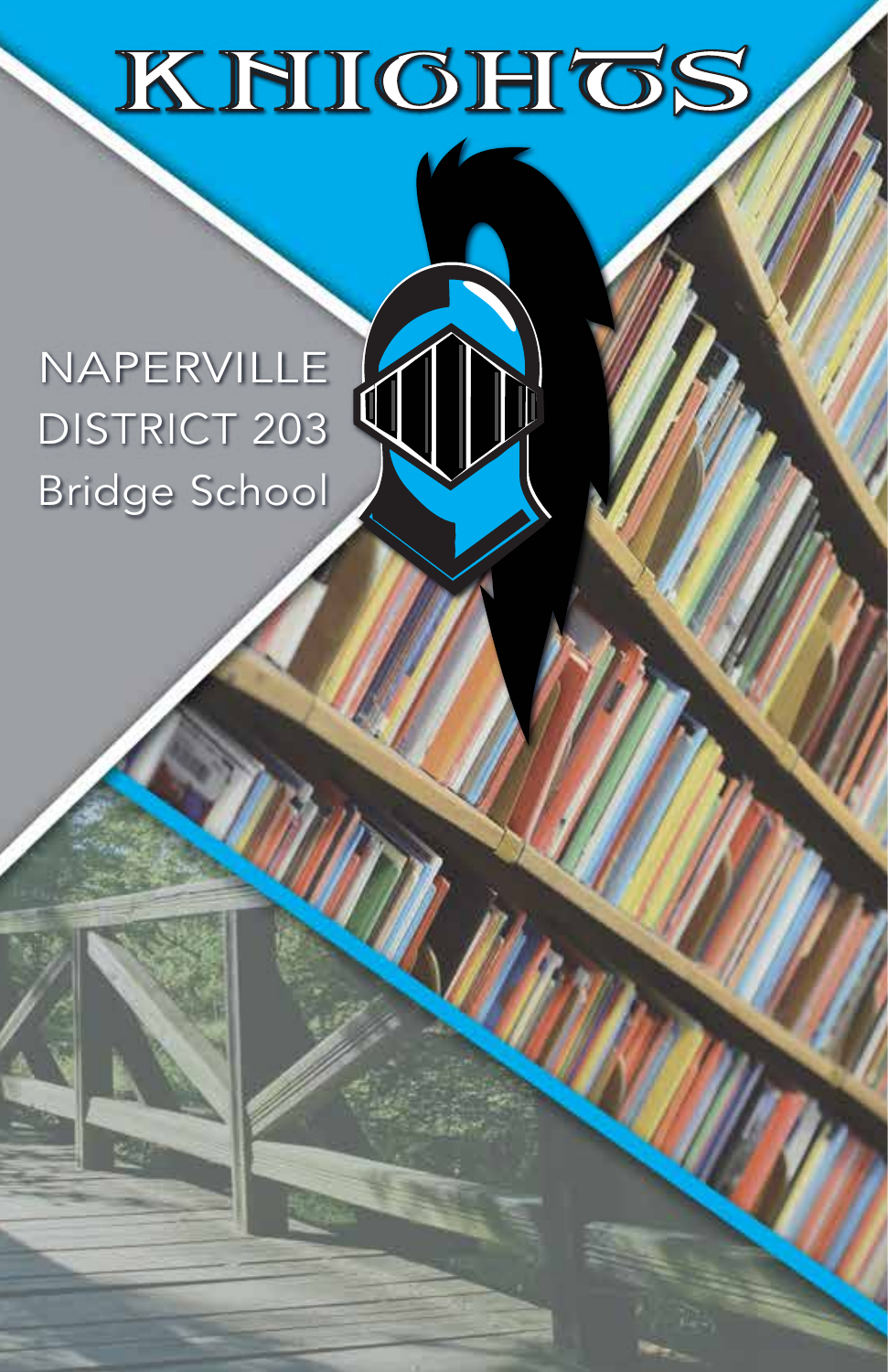

The Mission Statement of Naperville District 203 affirms

> "Our mission is to educate students to be self-directed learners, collaborative workers, complex thinkers, quality producers and community contributors."

To help support this statement of beliefs for all of its diverse student population, Naperville 203 and Abraxas Youth and Family Services forged a partnership in the creation of the Naperville Bridge School. In August of 2009 Naperville School District 203 and Abraxas entered into an agreement to provide education services to fifty (50) students designated to be in need of Special Education services or an Alternative Learning Opportunity Program (ALOP). Throughout this partnership Naperville 203 and Abraxas have linked to provide a seamless delivery of educational and behavioral interventions that have lead to measurable positive outcomes for an extremely challenging group of students.

Abraxas has worked together with Naperville District 203 to provide students with the necessary education and social skills to make positive changes in their lives through a flexible, resource rich program. With the flexible resource model, we address a wide variety of social issues, diverse learning styles and educational needs to direct students toward more responsible lifestyles and commitment to their education. Abraxas and District 203 administrative staff recognized that students who would attend the program would require individually crafted approaches and special attention in order to assist them in their academic success.

#### NON-PUBLIC DAY SCHOOL

The Naperville Bridge Day School Program is designed to service 20 youth, ages 14 through 21 (grades 9-12), who have a primary eligibility of emotionally disabled, behavior disordered, or other health impaired and may have a secondary eligibility established due to a learning disability.

#### ALTERNATIVE LEARNING OPPORTUNITY PROGRAM (ALOP)

The Naperville ALOP program is designed to serve 30 students, grades 9 through 12, who meet enrollment criteria established by Naperville District 203 and who meet the definition of the Illinois State Board of Education as "at risk of academic failure". A student is considered "at risk of academic failure" if he or she:

- Is at risk of failing to meet the Common Core Standards or failing to graduate, or
- Demonstrates a need for educational support or social services beyond the regular school program.

#### ACADEMICS AND CURRICULUM

Our school provides an educational program focused on active learning with an emphasis on differentiated instruction, individualized direction, a safe learning environment, and celebration of personal accomplishments.

Classes are taught by highly qualified teaching staff and receive the support of an in-room intervention specialist assisting the students with their own personal progress on social and emotional goals.

Staff are certified or licensed by the State of Illinois. Rigorous in-service is provided to all personnel to enhance professional credentials and ensure program fidelity. The Bridge utilizes District 203 curriculum, textbooks and supplemental materials in all of its classes. We seek to replicate District 203 content, but with additional individualized support to meet the unique needs of our students.

### CHARACTER EDUCATION

Students participate in Character Education groups as part of their daily schedule. Staff focus on Interpersonal/Social Skills training (following directions, communicating effectively, dealing with aggression, handling immaturity, improving manners, accepting "no" for an answer, accepting responsibility for one's own misbehavior, increasing self-control and developing empathy for others). Age appropriate drug/alcohol and tobacco education is also provided for targeted students.

CAAEL (Chicago Area Alternative Education League)

The Chicago Area Alternative Education League (CAAEL) is a not-for-profit organization that provides academic and athletic programs for troubled youth attending Illinois' Alternative Schools. Sports activities that will be offered include chess, scholastic bowls, annual art fair, basketball, flag football, volleyball, soccer, bowling, softball, and more. The goal of CAAEL is to:

- Develop successful peer relationships
- Promote sportsmanship
- Provide positive alternative activities for youth who are at-risk

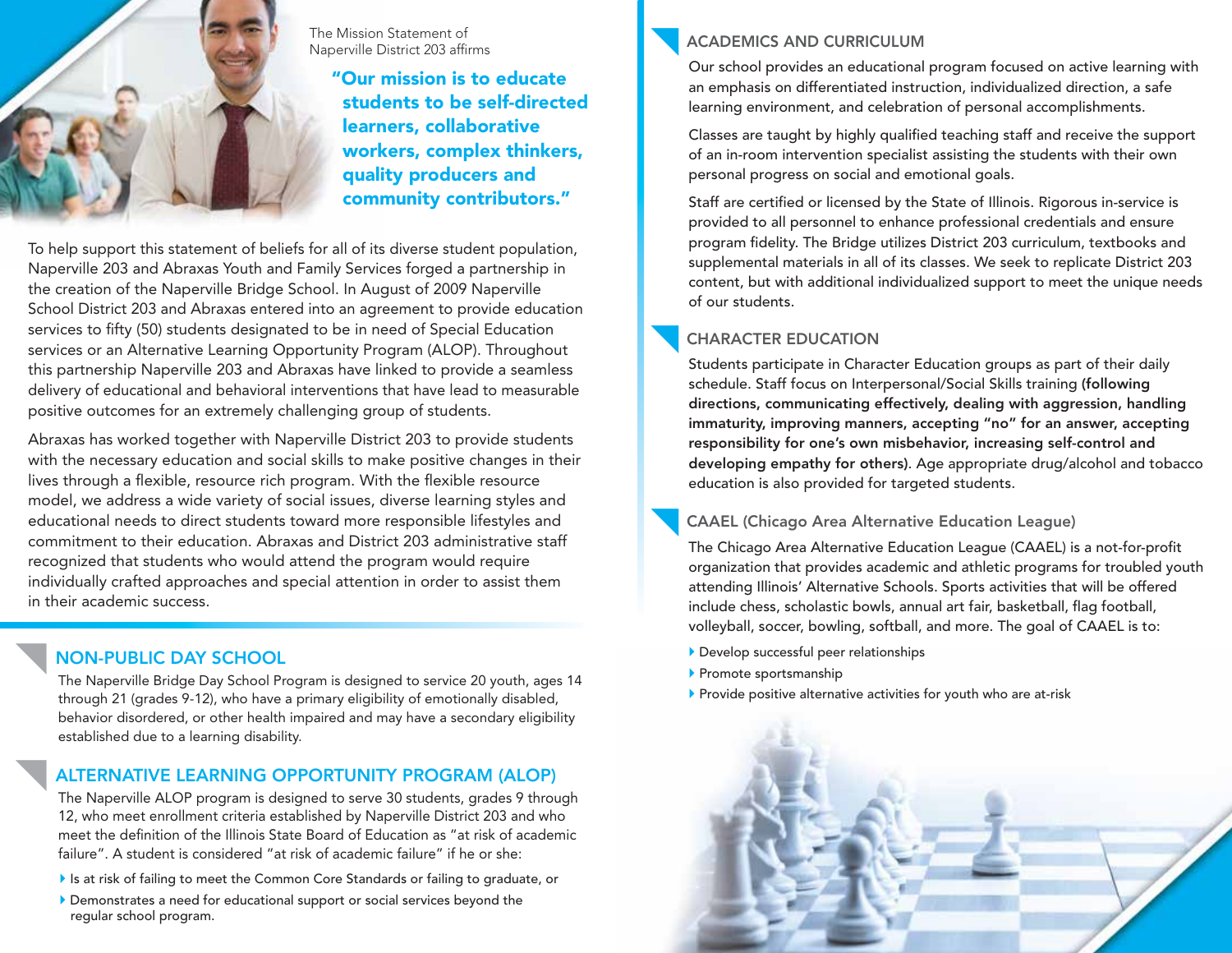Therapeutic support is grounded in having teachers, social workers, and<br>intervention specialists who collaboratively deliver emotional growth services **ART THERAPY** and social skills training to our students. Within the Naperville Bridge, the goal of therapy with adolescents is to help each student understand their behavior and its effects on others. Whether the youth presents with acting out, rebellious and willful behavior or is introverted and non-social, each student receives the prescriptive treatment that allows them to examine their behavior and make positive changes. THERAPEUTIC ENVIRONMENT<br>Therapeutic support is grounded in having teachers, social workers, and

#### RELATED SERVICES

The Naperville Bridge Program provides all related services required based on the youth's Individualized Education Program (IEP).

Therapeutic services are provided by appropriately certified/licensed Social Workers (Type 73), Certified Drug and Alcohol Counselors (CADC), and Licensed Professional Counselors (LCP) employed by the school.

Other related services, such as speech therapy or occupational therapy that may be needed, are contracted through the local school district or appropriately credentialed individual.

#### SOCIAL WORK SERVICES

School social workers at the Naperville Bridge, through their unique training and practice, provide a variety of professional services which foster students' physical, social, emotional, and academic growth. These services include providing crisis intervention and counseling, strengthening and supporting parent and family involvement, planning and developing school-based interventions with educators, engaging community resources, and the delivery of prescribed I.E.P. goals.

Art therapy is the therapeutic use of making art. It is based on the belief that the creative process involved in the making of art is healing and life-enhancing. Art therapy at the Bridge provides a creative outlet for pent up emotions and allows students the opportunity to explore these emotions in a non-threatening, supportive environment. It provides our students with an opportunity to achieve personal growth through improved self-awareness, and explore the unresolved emotional conflicts. Feeling good about who they are enables students to learn more effectively, helps them to cope with life's stresses and inspires them to create a better future for themselves.

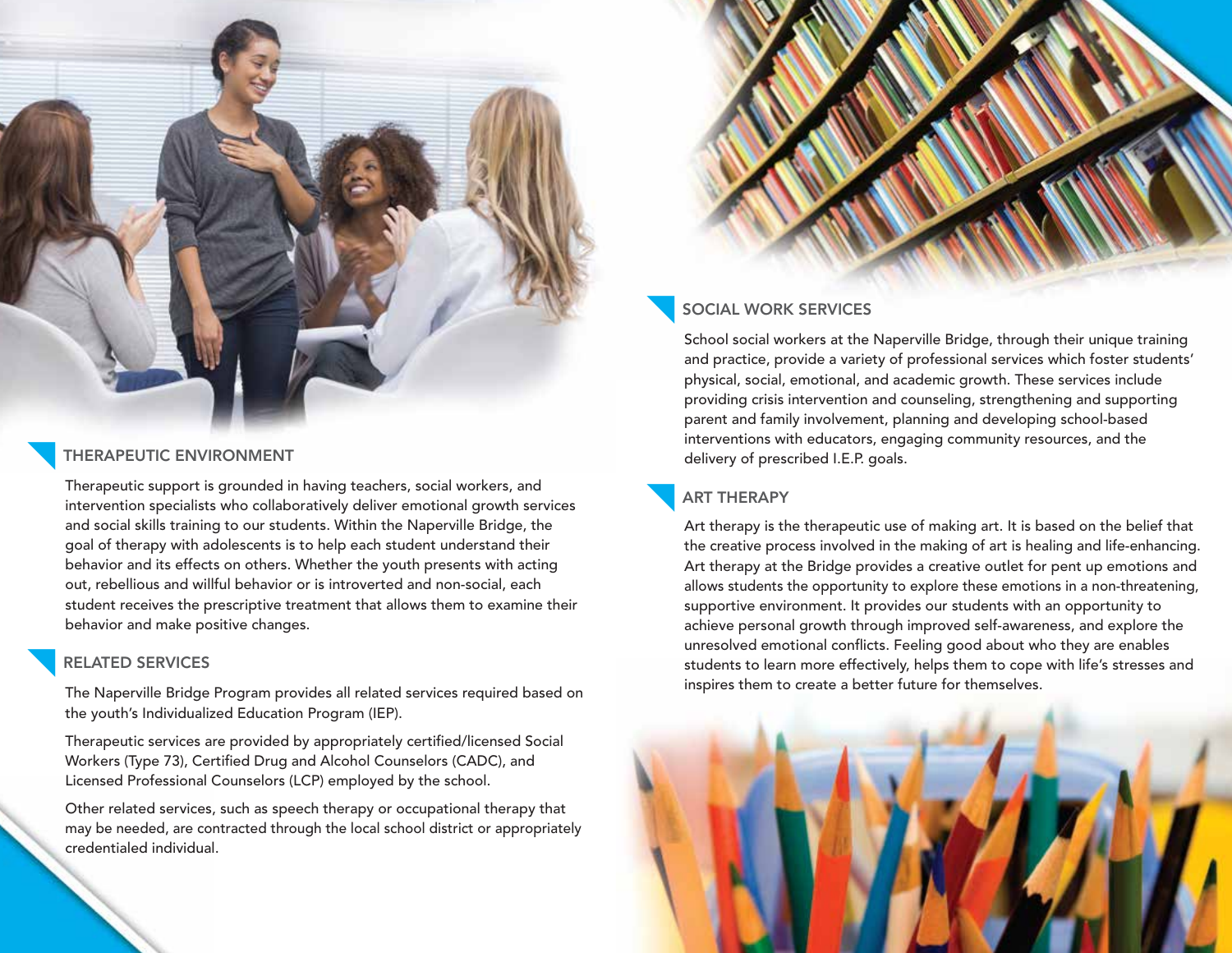

#### READING SPECIALIST

The goal of the reading specialist at the Naperville Bridge is to improve the reading achievement of the students through the use of scientifically based instruction, as well as to serve as an academic coach to the content area teachers. The reading specialist strives to eliminate reading failure by improving the students' skills and foundations in reading. Together with the content teachers, the Bridge reading specialist fosters a love of reading in students by building on their instructional backgrounds and interests.

#### SERVICE LEARNING

To further instill the importance of "Community" in schools, we provide service learning opportunities through organized activities that are designed to meet the needs of the Naperville community.

Students are given the opportunity to learn the importance of "Giving Back" to their community and its residents. This coordinated effort with community agencies, religious organizations, and civic groups facilitates community immersion and the experience of making a difference in another persons life.

## DESIGN AND SERVICE DELIVERY

Our program focuses on four integral areas of service: Education, Behavior Modification, Social Skills Acquisition (Emotional Support), and Re-Integration/Transition. Our approach is to tailor services to best meet the targeted outcomes desired. To that end, the Bridge creates an individualized approach and system of services that best meet the specific needs of our students.

#### **THIS INCLUDES:**

- Personalized education options for students with low motivation, difficulty maintaining appropriate school behavior or lacking personal confidence in their academic abilities.
- A focus on success for specific students who represent the greatest risk of either early withdrawal or expulsion from school.
- Specific social-emotional development support for improving effective pro-social skills, healthy self-concept, and personal success.
- Personal management skills that assist students in assuming greater skill and responsibility for acquiring positive behavioral attitudes.
- A small learning community that is diversified by individual needs, but ensures acquisition of basic grade-level competence in specific academic subjects.
- A program that meets or exceeds all district and state requirements for grade-level advancement and meets graduation expectations.
- Services with a focus on preparing the student to return to their home school.
- School-based drug and alcohol abuse education and intervention (for identified students).
- **Parental support and education.**
- **Truancy management support and intervention.**
- Special Education Services for students with severe and chronic emotional and behavior problems.